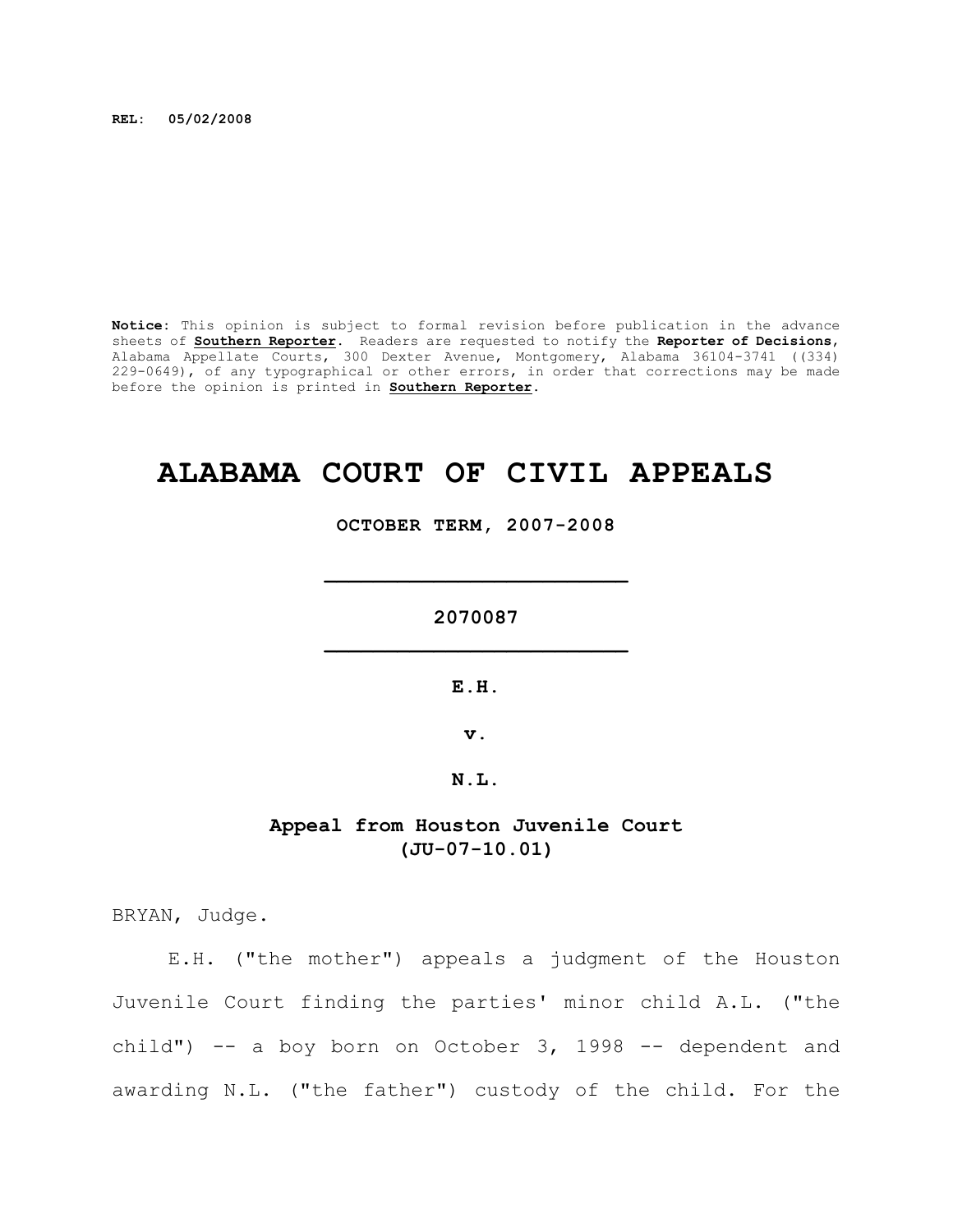reasons discussed below, we reverse the judgment and remand the cause with instructions.

On January 4, 2007, the father filed a petition in the juvenile court in which he, among other things, requested that the juvenile court find the child dependent and sought custody of the child. In his petition, the father alleged that the parties had divorced in 2000. The record on appeal establishes that the mother was awarded custody of the child in the divorce judgment. In support of his petition seeking a finding that the child is dependent, the father alleged that the child had missed 26 days of school in 1 semester; that the mother had left the child home alone on 4 or 5 occasions; that the mother suffers from bipolar disorder and has seizures that impair her ability to care for the child; that the mother had driven with the child against medical advice; and that the mother's new husband "may be engaging in the use of illegal drugs."

On January 4, 2007, the juvenile court held a 72-hour hearing and awarded the father pendente lite custody of the child. On October 9, 2007, the juvenile court held a hearing on the father's petition. It then entered a judgment that,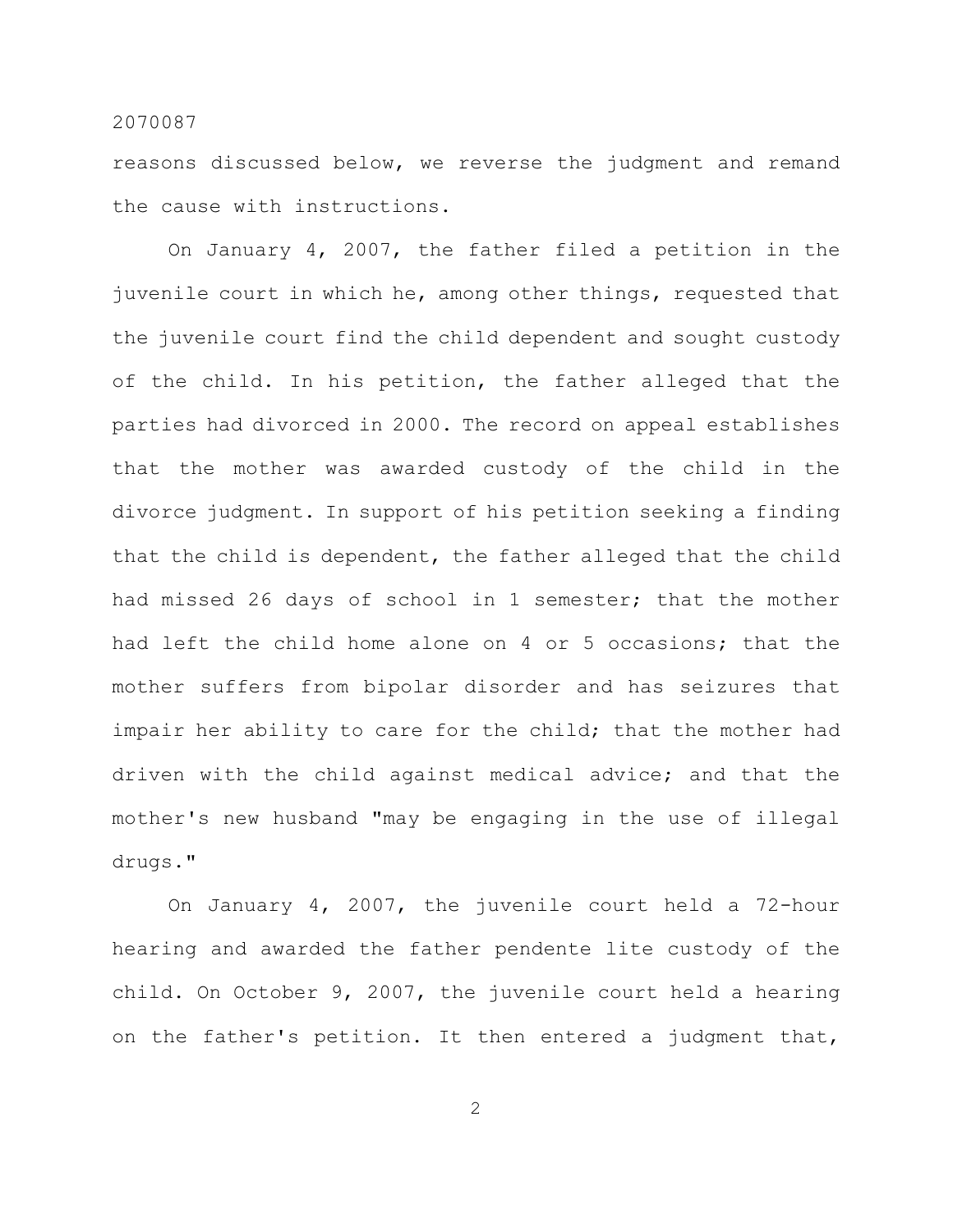among other things, found the child dependent and awarded the father custody of the child subject to the mother's visitation rights. On October 12, 2007, the juvenile court amended its judgment, awarding the mother visitation rights at specified times. The mother then timely appealed.

On appeal, the mother argues that the juvenile court erred by awarding the father custody. However, neither party addresses whether the juvenile court had jurisdiction to adjudicate the custody issue. "The issue of subject-matter jurisdiction is '"of such magnitude that we take notice of [it] at any time and do so even ex mero motu."'" Roux v. Hamby, 914 So. 2d 879, 882 (Ala. Civ. App. 2005) (quoting Wallace v. Tee Jays Mfg. Co., 689 So. 2d 210, 211 (Ala. Civ. App. 1997), quoting in turn Nunn v. Baker, 518 So. 2d 711, 712 (Ala. 1987)). We must determine whether the juvenile court has subject-matter jurisdiction to adjudicate the father's petition seeking custody. Regarding the jurisdiction of the juvenile court, this court has stated:

"The juvenile court is a court of limited jurisdiction. See § 12-15-30, Ala. Code 1975; J.D.R. v. M.M.E., 898 So. 2d 783 (Ala. Civ. App. 2004). Although a juvenile court has jurisdiction to determine custody when a 'child is otherwise before the court, ' Ala. Code 1975,  $\frac{1}{2}$  12-15-30(b)(1), i.e.,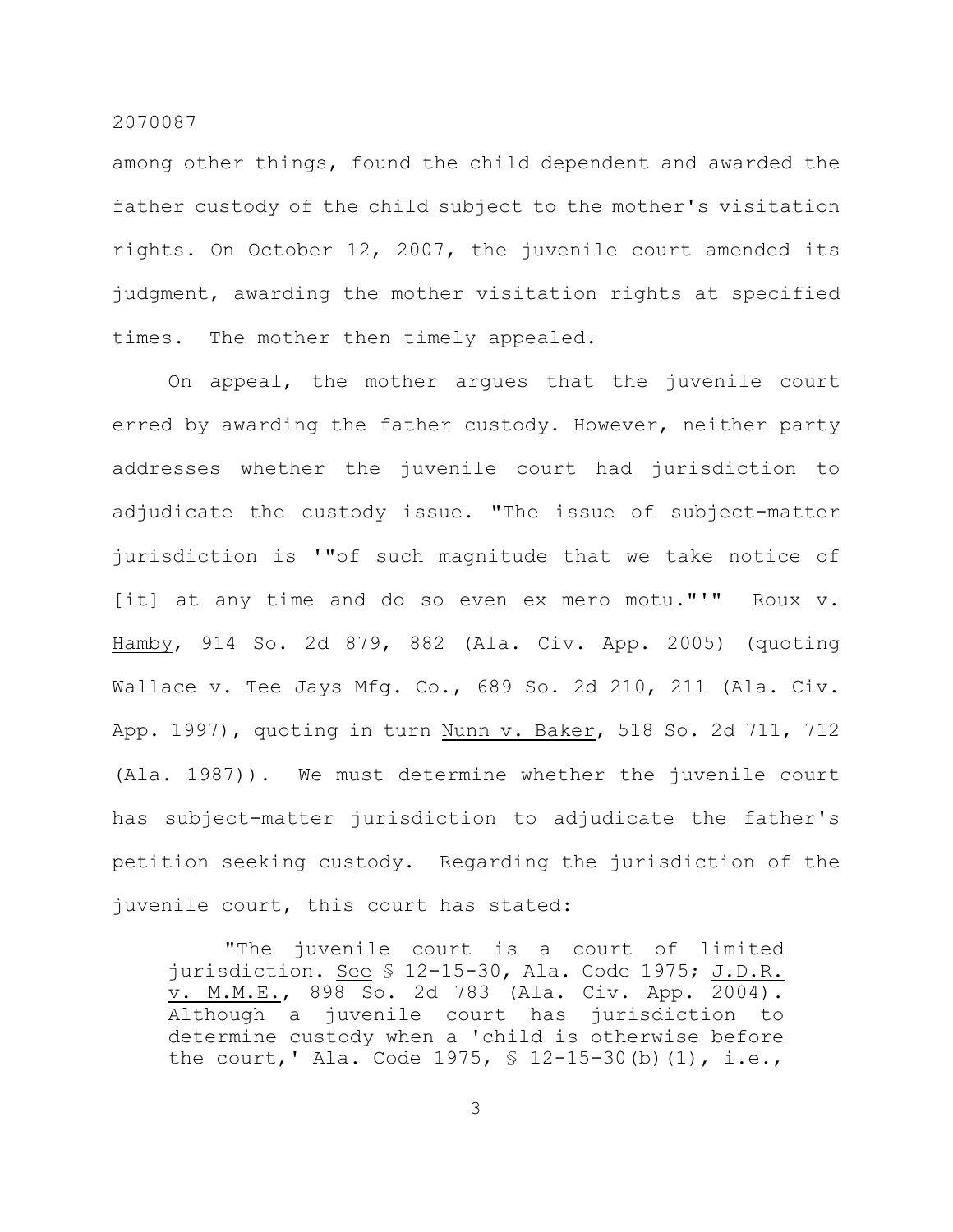when the juvenile court has an independent basis for jurisdiction, the juvenile court does not otherwise have jurisdiction over custody disputes between divorced parents absent allegations that emergency circumstances exist that threaten a child's welfare or allegations that a child is dependent."

S.B.U. v. D.G.B., 913 So. 2d 452, 455 (Ala. Civ. App. 2005). In S.B.U., this court, concluding that the action was merely a custody dispute between two divorced parents, dismissed the appeal on the ground that the juvenile court lacked jurisdiction. 913 So. 2d at 455-56.

In V.W. v. G.W., [Ms. 2060902, February 22, 2008] So. 2d \_\_\_, \_\_\_ (Ala. Civ. App. 2008), a father petitioned for custody, alleging that emergency circumstances existed. Id. at . In his petition, the father alleged, among other things, that the mother had associated herself with drug users and that police had "raided" the mother's home and had found drugs while the child was present in the home. Id. at . At trial, the father stated that the child had been in "immediate harm" because the mother had appeared to be cohabitating with a male acquaintance who had a criminal record.  $Id.$  at  $\ldots$  However, the mother testified that she had not initiated contact with that male acquaintance for several months preceding the trial. Id. at  $\cdot$  Nevertheless, the juvenile court in  $V.\bar{W}$ . found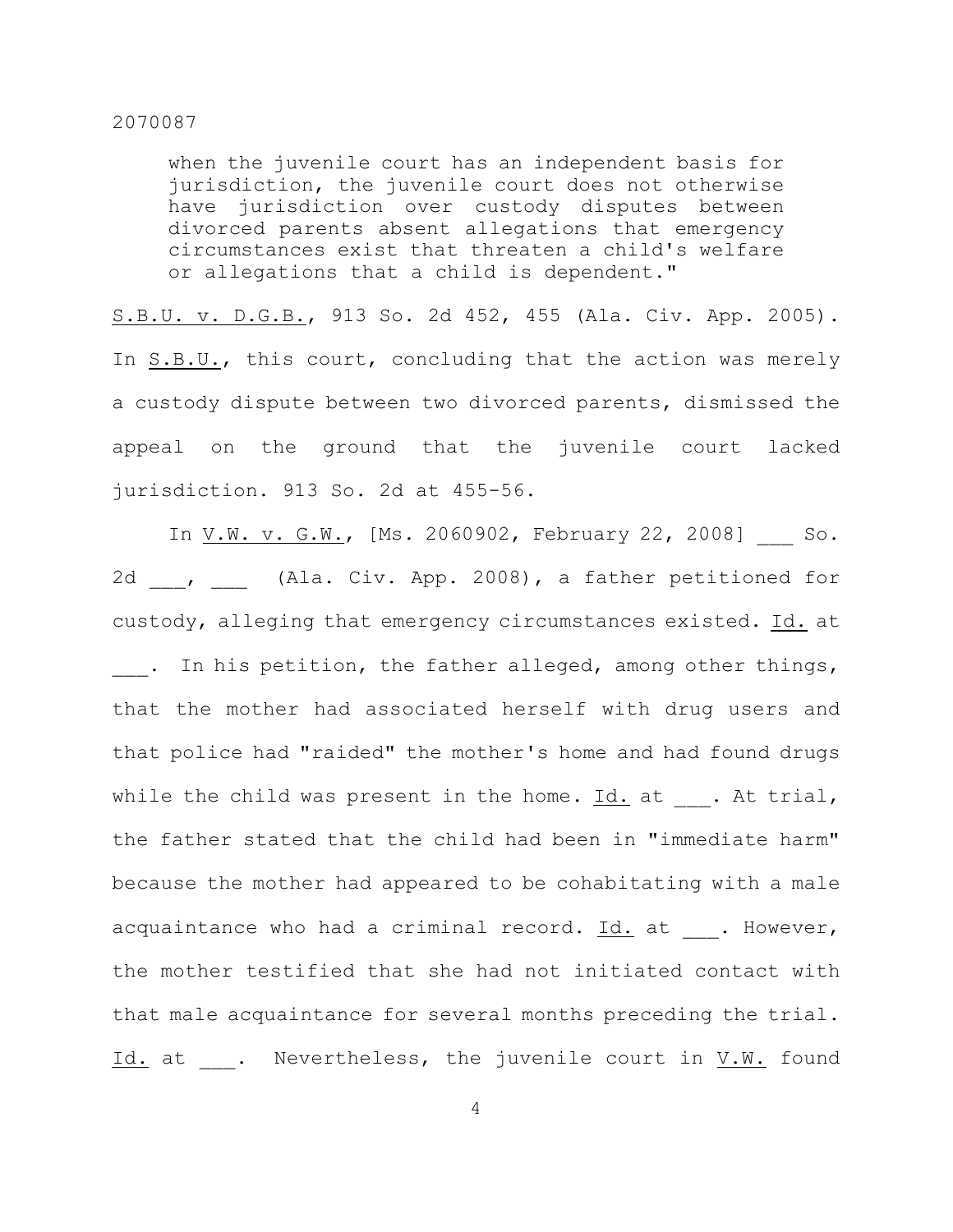the child dependent and awarded the father custody. Id. at . On appeal, this court stated that the "emergency" alleged by the father was based upon a relationship with the mother's male acquaintance, with whom the mother had terminated contact. Id. at . Furthermore, this court concluded that the evidence did not support the judgment finding the child dependent and that the matter appeared to be a custody dispute between two fit parents.  $\underline{Id.}$  at . Therefore, this court reversed the juvenile court's judgment, holding that "the child's dependency was not demonstrated under Alabama law so as to support the juvenile court's adjudication and disposition of the child."  $\underline{Id.}$  at .

In the case now before us, the evidence established that the mother and the father had a dispute about the manner in which they desired to address the child's attention deficit/hyperactivity disorder ("ADHD"). Additionally, the father testified that he petitioned the juvenile court to find the child dependent after he became concerned about the mother's ability to care for the child when the mother had begun to have seizures frequently. The father further testified that he sought a judgment finding the child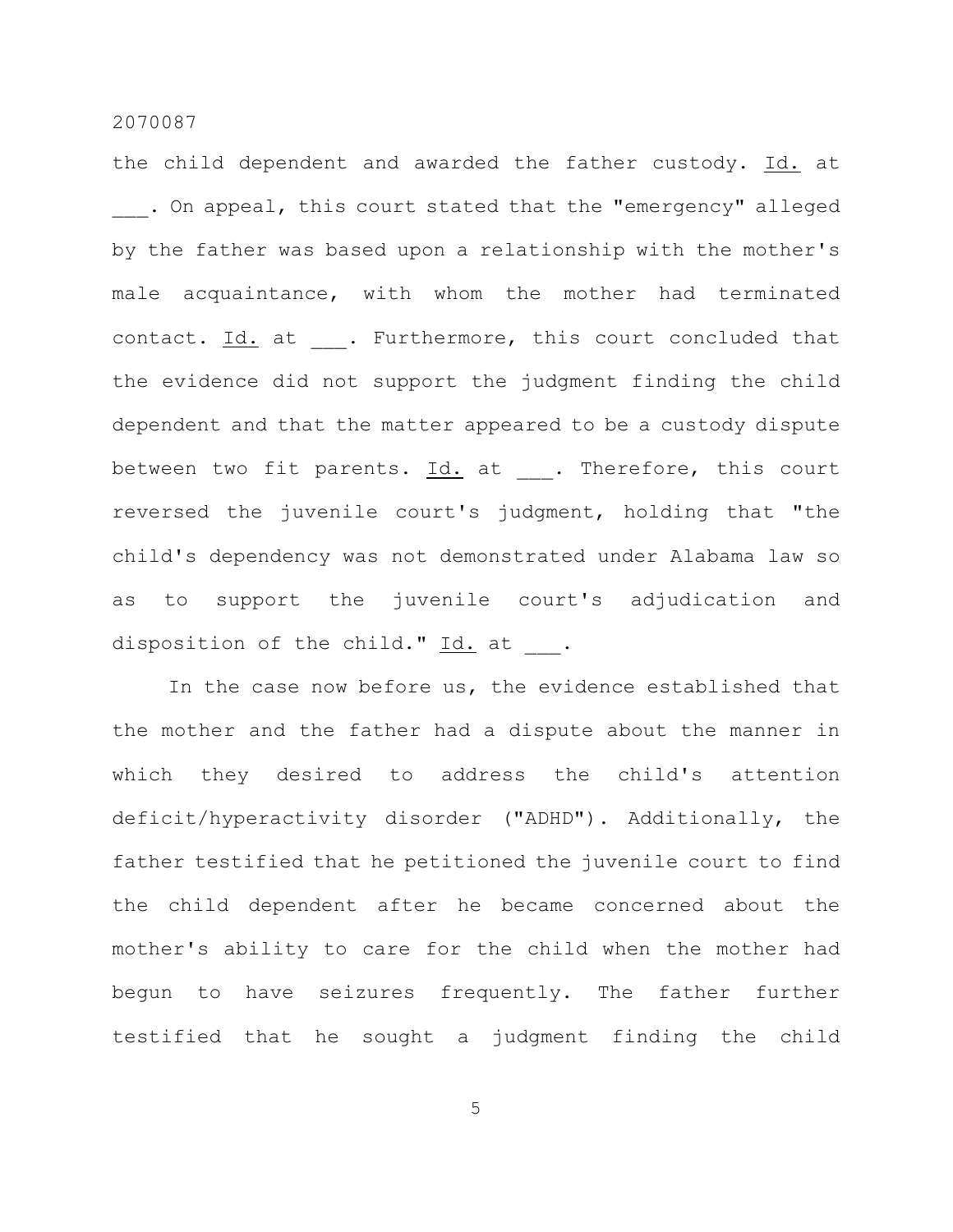dependent after he discovered the child had been repeatedly absent from school while in the mother's custody. However, the mother testified that the child was on the "A/B" honor roll during the time the child was in her custody.

Furthermore, the father testified that he was concerned for the child's safety when he learned from his new wife that D.H., the mother's husband at the time, had been using cocaine. However, the evidence established that the mother and D.H. were divorced at the time of the trial in this matter. Like V.W., the evidence in this case does not establish that the mother continued her relationship with D.H. after their divorce. Regarding the allegation that the mother may have engaged in illegal-drug use, the evidence established that the mother initially failed to submit to a drug test but that the mother later submitted to a drug test and tested negative for illegal drugs.

The mother testified that, at the time of trial, G.C. ("the maternal grandmother"), the mother's minor son born of her marriage to D.H., and J.Q., a 21-year-old male, all resided with her. The mother stated that J.Q. and the maternal grandmother assisted her in caring for the child. However, the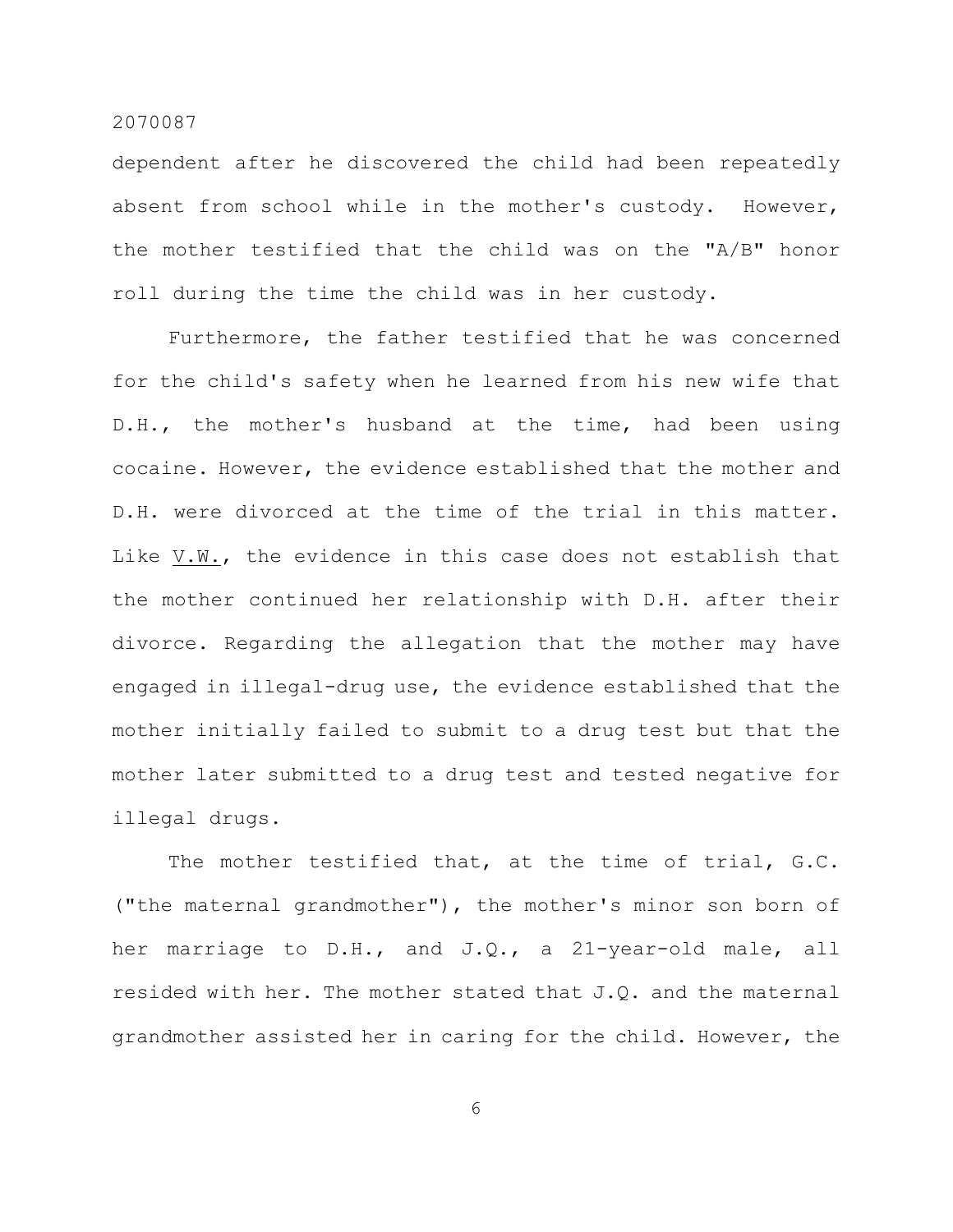maternal grandmother testified that she did not reside with the mother. The mother testified that she made J.Q. leave her home after she discovered that he had been arrested when he was a minor but that she later permitted him to return. The mother was unaware of the reason for J.Q.'s arrest, but she testified that J.Q. was found not guilty of any charges. Furthermore, the evidence does not establish that J.Q. poses a danger to the child.

The foregoing evidence tends to establish that the father disagreed with the manner in which the mother desired to address the child's ADHD. Furthermore, the father's concerns regarding the alleged drug use of D.H., whom the mother had divorced, were not pertinent to a determination regarding the child's dependency at the time of the trial in this matter. See V.W., So. 2d at , quoting K.B. v. Cleburne County Dep't of Human Res., 897 So. 2d 379, 389 (Ala. Civ. App. 2004) (Murdock, J., concurring in the result) ("'[I]n order to make a disposition of a child in the context of a dependency proceeding, the child must in fact be dependent at the time of that disposition.'"). Additionally, the evidence also tended to establish that the mother's association with J.Q. did not